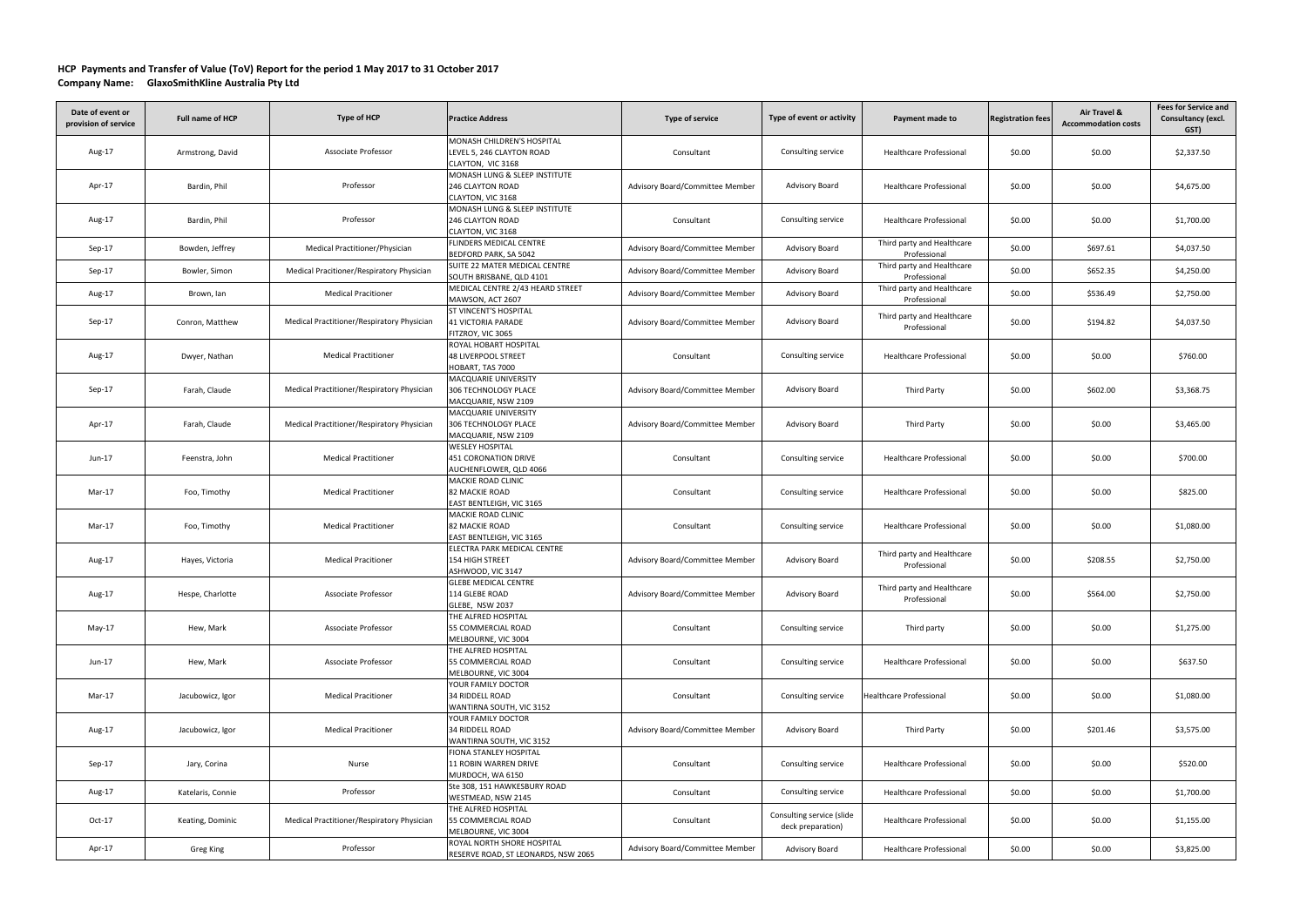| Kotlyar, Eugene     | Associate Professor                        | CARDIOLOGY DEPT ST VINCENT'S HOSPITAL                                                     |                                                                                         |                                                |                                            |        |          |            |
|---------------------|--------------------------------------------|-------------------------------------------------------------------------------------------|-----------------------------------------------------------------------------------------|------------------------------------------------|--------------------------------------------|--------|----------|------------|
|                     |                                            | 390 VICTORIA STREET<br>DARLINGHURST, NSW 2010                                             | Consultant                                                                              | Consulting service                             | <b>Healthcare Professional</b>             | \$0.00 | \$0.00   | \$1,200.00 |
| Lahanis, Con        | <b>Medical Pracitioner</b>                 | <b>FAMILY CARE MEDICAL CENTRE</b><br>404-406 HUNTINGDALE ROAD<br>MOUNT WAVERLEY, VIC 3149 | Advisory Board/Committee Member                                                         | Advisory Board                                 | Third party and Healthcare<br>Professional | \$0.00 | \$540.30 | \$2,750.00 |
| Lavender, Melanie   | Medical Practitioner/Physician             | <b>FIONA STANLEY HOSPITAL</b><br>11 ROBIN WARREN DRIVE<br>MURDOCH, WA 6150                | Consultant                                                                              | Consulting service                             | <b>Healthcare Professional</b>             | \$0.00 | \$0.00   | \$760.00   |
| Lee, Daniel         | <b>Medical Pracitioner</b>                 | NORTH ROCKS MEDICAL CENTRE<br><b>5 PEMBURY AVENUE</b><br>NORTH ROCKS, NSW 2151            | Advisory Board/Committee Member                                                         | Advisory Board                                 | Third party and Healthcare<br>Professional | \$0.00 | \$568.50 | \$2,750.00 |
| Lim, Andrew         | <b>Medical Pracitioner</b>                 | MOOROOLBARK MEDICAL CENTRE<br>19 MANCHESTER ROAD<br>MOOROOLBARK, VIC 3138                 | Consultant                                                                              | Consultant                                     | <b>Healthcare Professional</b>             | \$0.00 | \$0.00   | \$1,375.00 |
| Lim, Andrew         | <b>Medical Practitioner</b>                | MOOROOLBARK MEDICAL CENTRE<br>19 MANCHESTER ROAD<br>MOOROOLBARK, VIC 3138                 | Advisory Board/Committee Member                                                         | Advisory Board                                 | Third Party                                | \$0.00 | \$255.55 | \$2,750.00 |
| Peters, Matthew     | Professor                                  | <b>CONCORD HOSPITAL</b><br>HOSPITAL ROAD, CONCORD, NSW 2137                               | Advisory Board/Committee Member                                                         | <b>Advisory Board</b>                          | Third party and Healthcare<br>Professional | \$0.00 | \$664.69 | \$4,887.50 |
| Piazza, Peter       | <b>Medical Practitioner</b>                | U1/126 GREAT NORTH ROAD                                                                   | Advisory Board/Committee Member                                                         | <b>Advisory Board</b>                          | <b>Healthcare Professional</b>             | \$0.00 | \$0.00   | \$2,475.00 |
| Piazza, Peter       | <b>Medical Practitioner</b>                | U1/126 GREAT NORTH ROAD                                                                   | Consultant                                                                              | Consulting service - training                  | <b>Healthcare Professional</b>             | \$0.00 | \$0.00   | \$1,650.00 |
| Prior, David        | Associate Professor                        | ST VINCENTS HOSPITAL<br><b>41 VICTORIA PARADE</b>                                         | Consultant                                                                              | Consulting service (slide<br>deck preparation) | <b>Healthcare Professional</b>             | \$0.00 | \$0.00   | \$1,275.00 |
| Rankin, Peter       | <b>Medical Pracitioner</b>                 | YARRAVILLE VILLAGE FAMILY MEDICAL CENTRE<br>96 ANDERSON ST                                | Advisory Board/Committee Member                                                         | Advisory Board                                 | Third party and Healthcare<br>Professional | \$0.00 | \$201.41 | \$2,750.00 |
| Reddel, Helen       | Professor                                  | WOOLCOCK INSTITUTE<br>431 GLEBE POINT ROAD<br>GLEBE, NSW 2075                             | Advisory Board/Committee Member                                                         | Advisory Board                                 | Third Party                                | \$0.00 | \$731.73 | \$4,887.50 |
| Steele, Peter       | <b>Medical Practitioner</b>                | ROYAL ADELAIDE HOSPITAL<br><b>NORTH TERRACE</b><br>ADELAIDE, SA 5000                      | Consultant                                                                              | Consulting service                             | Third party                                | \$0.00 | \$0.00   | \$840.00   |
| Stevens, Wendy      | <b>Medical Practitioner</b>                | ST VINCENT'S HOSPITAL<br><b>41 VICTORIA PARADE</b><br>FITZROY, VIC 3065                   | Consultant                                                                              | Consulting service                             | <b>Healthcare Professional</b>             | \$0.00 | \$0.00   | \$850.00   |
| Stevens, Wendy      | <b>Medical Practitioner</b>                | ST VINCENT'S HOSPITAL<br><b>41 VICTORIA PARADE</b><br>FITZROY, VIC 3065                   | Consultant                                                                              | Consulting service (slide<br>deck preparation) | <b>Healthcare Professional</b>             | \$0.00 | \$0.00   | \$637.50   |
| Sutherland, Michael | Medical Practitioner/Physician             | RESPIRATORY MEDICINE, ALLERGY & SLEEP<br>5/228 COTHAN ROAD<br><b>KEW, VIC 3101</b>        | Consultant                                                                              | Consulting service                             | Third Party                                | \$0.00 | \$0.00   | \$1,155.00 |
| Thakkar, Vivek      | <b>Medical Practitioner</b>                | LIVERPOOL HOSPITAL<br>CNR ELIZABETH & GOULBURN STREETS<br>LIVERPOOL, NSW 2170             | Consultant                                                                              | Consulting service                             | <b>Healthcare Professional</b>             | \$0.00 | \$0.00   | \$1,080.00 |
| Thien, Francis      | Professor                                  | <b>EASTERN HEALTH</b><br>5 ARNOLD STREET<br>BOX HILL, VIC 3128                            | Consultant                                                                              | Consulting service                             | <b>Healthcare Professional</b>             | \$0.00 | \$0.00   | \$637.50   |
| Thompson, Philip    | Professor                                  | THE LUNG HEALTH CLINIC<br><b>85 MONASH AVENUE</b><br>NEDLANDS WA 6009                     | Consultant                                                                              | Consulting service                             | <b>Healthcare Professional</b>             | \$0.00 | \$0.00   | \$1,700.00 |
| Tsingos, John       | <b>Medical Pracitioner</b>                 | SOUTHS JUNIOR MEDICAL CENTRE<br>558A ANZAC PARADE<br>KINGSFORD, NSW 2032                  | Advisory Board/Committee Member                                                         | Advisory Board                                 | Third party and Healthcare<br>Professional | \$0.00 | \$533.50 | \$2,750.00 |
| Wang, Peter         | <b>Medical Pracitioner</b>                 | WELLINGTON POINT FAMILY PRACTICE<br>398 MAIN ROAD<br>WELLINGTON POINT, QLD 4160           | Advisory Board/Committee Member                                                         | Advisory Board                                 | Third party and Healthcare<br>Professional | \$0.00 | \$483.81 | \$2,750.00 |
| Waterer, Grant      | Professor                                  | ROYAL PERTH HOSPITAL (L3)<br><b>WELLINGTON STREET</b><br>PERTH, WA 6000                   | Consultant                                                                              | Consulting service                             | <b>Healthcare Professional</b>             | \$0.00 | \$0.00   | \$637.50   |
| Waterer, Grant      | Professor                                  | ROYAL PERTH HOSPITAL (L3)<br><b>WELLINGTON STREET</b><br>PERTH, WA 6000                   | Consultant                                                                              | Training for internal staff                    | <b>Healthcare Professional</b>             | \$0.00 | \$0.00   | \$850.00   |
| Whitford, Helen     | Medical Practitioner/Respiratory Physician | <b>ALFRED HOSPITAL</b><br>55 COMMERCIAL ROAD<br>MELBOURNE, VIC 3004                       | Consultant                                                                              | Consulting service                             | <b>Healthcare Professional</b>             | \$0.00 | \$0.00   | \$760.00   |
|                     |                                            |                                                                                           | FIVE DOCK, NSW 2046<br>FIVE DOCK, NSW 2046<br>FITZROY, VIC 3065<br>YARRAVILLE, VIC 3013 |                                                | internal staff                             |        |          |            |